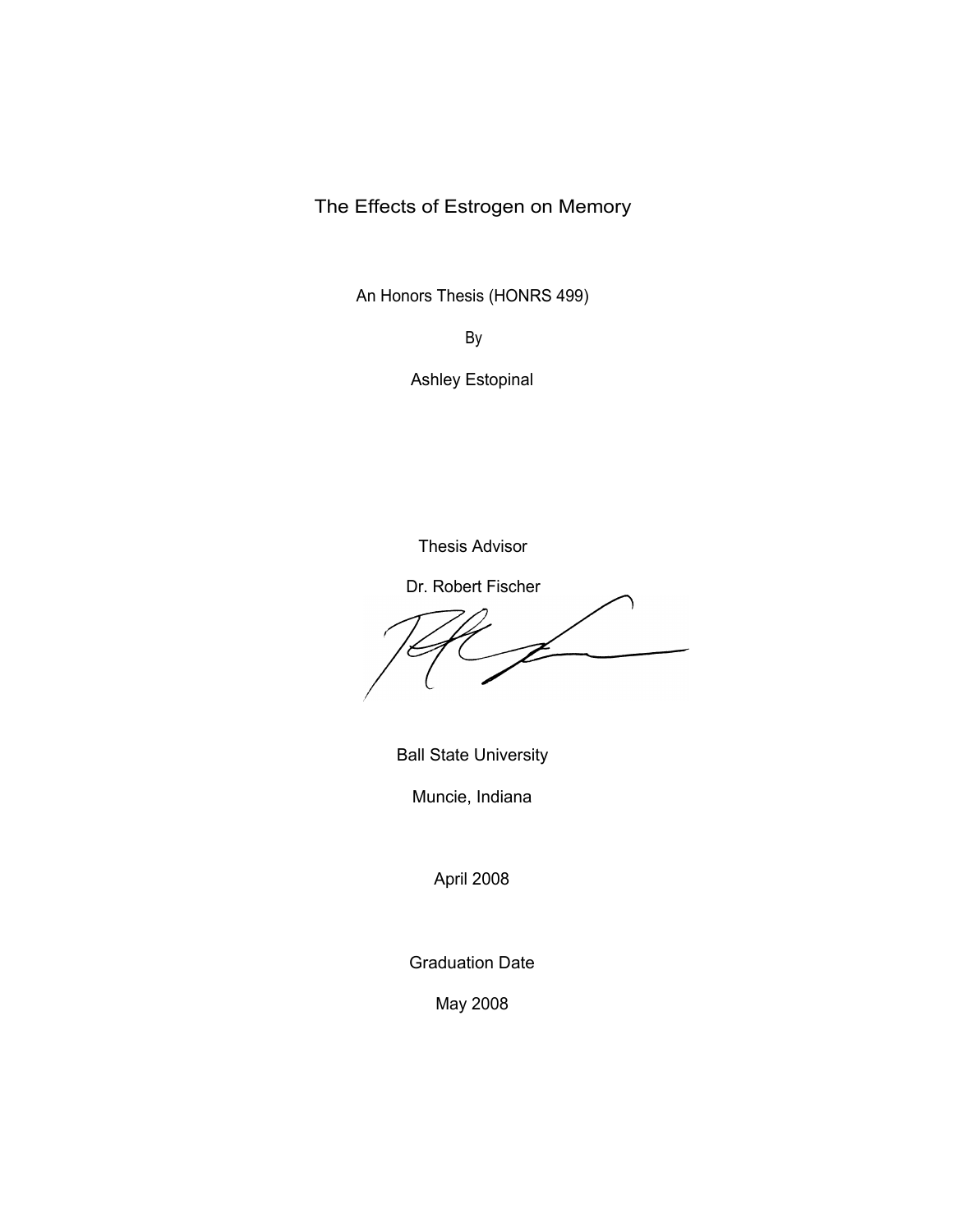

## **Abstract**

Many theories have been proposed as to why women are more likely to experience dementia and other memory problems after menopause. One of the more popular theories is that the estrogen that women produce in abundance before menopause but very scarcely after menopause somehow affects memory functioning in women. This study looks to verify this information by looking at whether or not the memory of premenopausal women fluctuates at different stages of the menstrual cycle when hormones are at varying levels. If the same kinds of changes are seen in premenopausal women as are seen in women as they go through menopause then it would lend valuable confirmation to this theory on estrogen. If, on the other hand, little or no changes are seen in premenopausal women then there is perhaps a confounding variable leading to the memory deficits in older women. Although the results of this study are inconclusive, it is still an area that should be researched further in the future. If studied with more women across a greater span of time then a pattern might emerge that could help us to diagnose and treat memory deficits in all women.

# Acknowledgements

- <sup>I</sup> would like to thank Dr. Robert Fischer without his help and advice this project could not be possible.
- <sup>I</sup> would also like to thank Natalie Borges for reading through this paper and motivating me to continue to work hard.
- Finally, I would like to Dr. James Rohrer for his understanding and assistance through the creation of this whole project.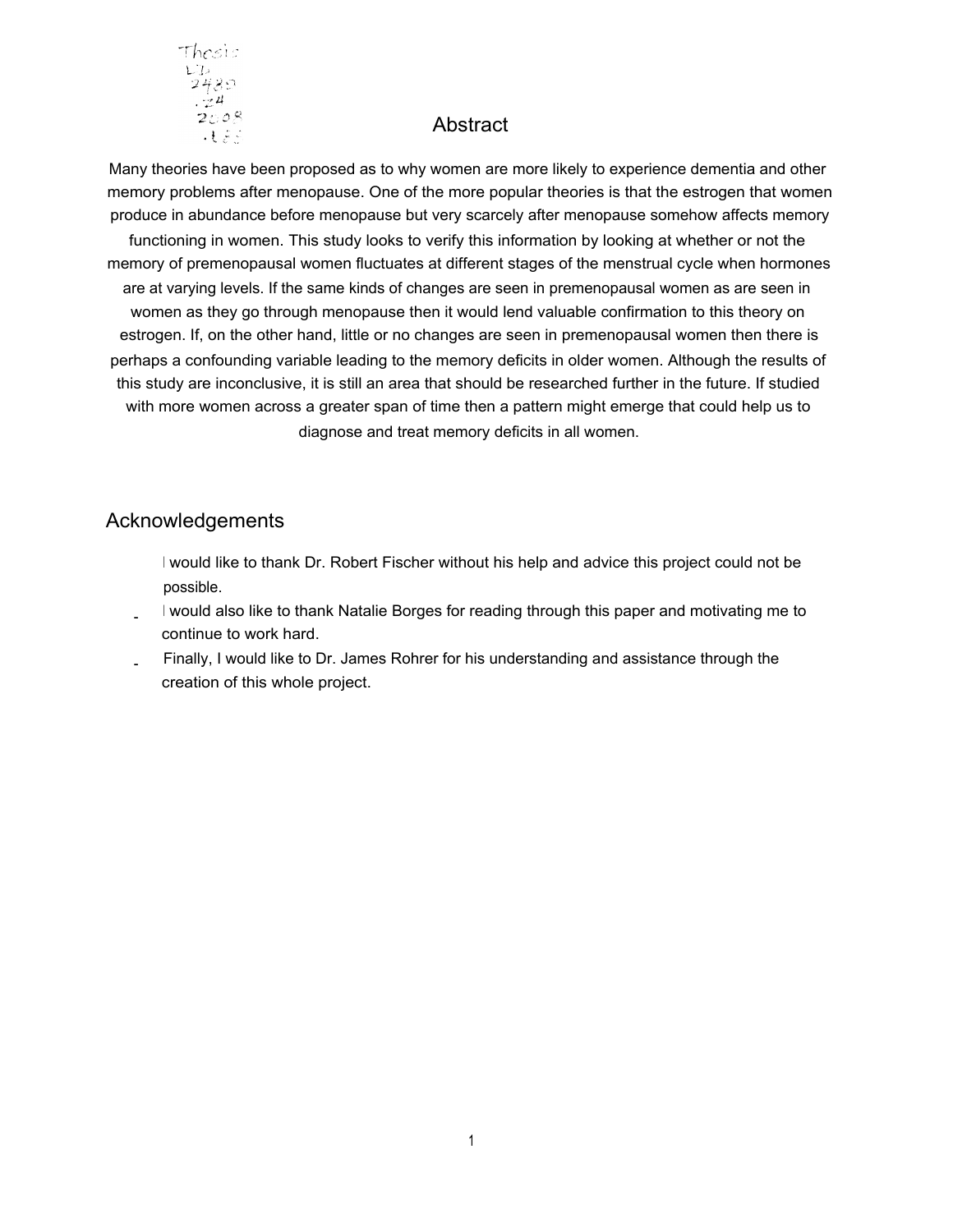### Introduction

Many women will experience dementia or some type of memory loss as they age. Professionals have not established any concrete reason as to why this type of memory loss occurs in women, but many theories have been proposed. One of these theories is that the estrogen produced naturally by women's bodies may have a beneficial effect upon memory function in premenopausal women; however, after menopause women's bodies stop making this memory enhancing hormone and the women have more memory difficulties than they did before menopause. There has been a lot of research done to test this theory and many different conclusions have arisen. Fernandez and Frick (2004) found that estrogen affects the production nerve growth factor and brain-derived neotrophic factor which are critical to neocortical and hippocampal synaptic function. Shaywitz et al (1999) found that estrogen positively enhances the verbal memory of women. Unfortunately, most of these studies are performed on either rats or postmenopausal women. Almost no experiments have been done on premenopausal women with their natural estrogen fluctuations. This experiment takes the point of view that estrogen positively affects memory function. It uses the basic hormone cycles of premenopausal women to test for any memory variation in women who are in the follicular phase of their menstrual cycle from their counterparts in the luteal phase of their menstrual cycle. During their follicular phase, estrogen is at its peak in a woman's body, but in the luteal phase the amount of estrogen levels out and its effects are masked by the much increased progesterone in the woman's body (Sherwood 2006).

### **Methods**

This study used the Weschler Memory Scale to measure the memory capacity of young women at Ball State University. It was a group experiment that allowed up to 30 students to participate at any given time. Participants entered a classroom and were directed to desks that had materials necessary for the experiment already laid out on the desktop. On top of the materials was the informed consent document, followed by a demographic sheet that was used to obtain information about the hormonal cycles of the participants and to determine at what point in their cycle the women were in when they participated in the experiment. Next there was a blank sheet of computer paper that was used to record the word pairs and, finally, a standardized test taking sheet which was used to record responses to the faces section.

In order to facilitate a large group in a classroom setting, the Faces of the Weschler Memory Scale were scanned into a computer program and set to present in the correct order. The first 24 faces were shown first over a projector screen. Participants were instructed to watch because they would need to recall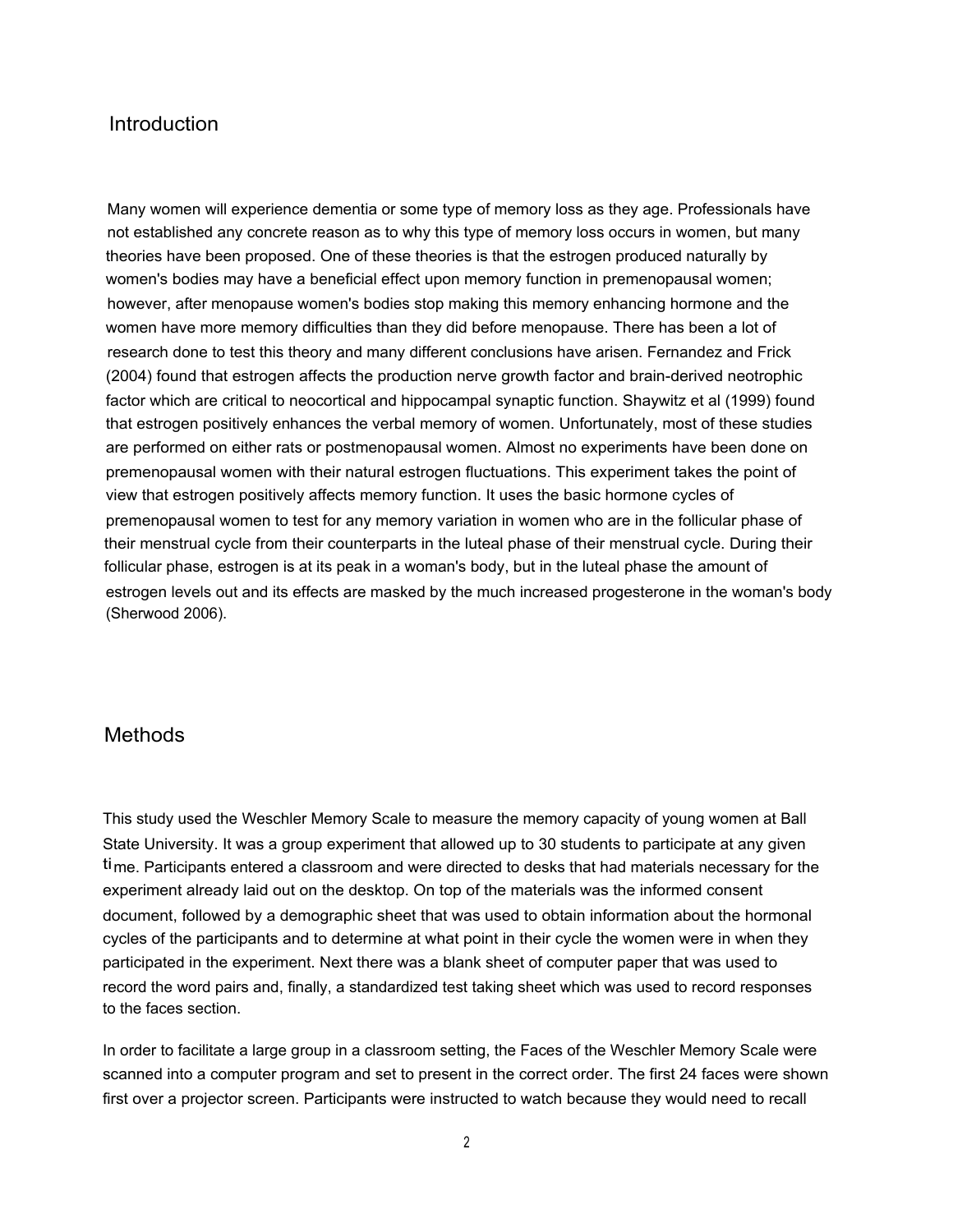these faces later. The experimenter switched through the slides one by one, leaving each one on the screen for the required two seconds.

After the presentation of the initial faces, the word associations section of the Weschler Memory Scale was given with some minor changes. Since this experiment was done using large groups of up to 30, individual responses could not be taken verbally and corrected as recommended by the test. Instead, the experimenter asked the group to fold their computer paper in half twice and label each square one through four. Then the experimenter asked participants to create a list of numbers 1-8 in each square so that all they would have to write next to the number was the word that they thought was associated with the given word. The experimenter then read the word pairings and asked the participants to recall the second word in the pair by writing it on their computer paper in the square number one. This was repeated for squares two, three and four using lists B, C, and D, respectively, from the Weschler Memory Scale.

According to the Weschler Memory Scale, the time between the initial showing of the faces and the recall of those faces should be at least 20 minutes during which time the participant's memory is still being tested. In order to accomplish this time gap and still only use the two aforementioned scales of the Weschler Memory Scale a scientific paper about hammerhead sharks was read aloud to the participants and they were asked to remember as much as possible for questions that would be asked at the end. The experimenter would read as much of the paper as possible until the 20 minutes were complete and the second set of faces could be shown. If time allowed there were questions over the paper that were asked and participant's responses were recorded on the back of the sheet of paper used for the word associations section.

Finally, the second set of faces was shown in a slideshow that allowed each face to be on the screen for ten seconds. Participants were asked to fill in the circle for letter A if that face had been seen on the previous slideshow and fill in the circle for B if that face had not been on the previous slideshow. After this section, the participants were released and all information was coded in order to keep confidentiality.

#### **Results**

The data from the participants were separated into two groups according to the phase of hormonal cycle the participant was in when the data was obtained. The raw scores obtained from participants were compared to the standardized scores of the participants' age group in order to obtain a scaled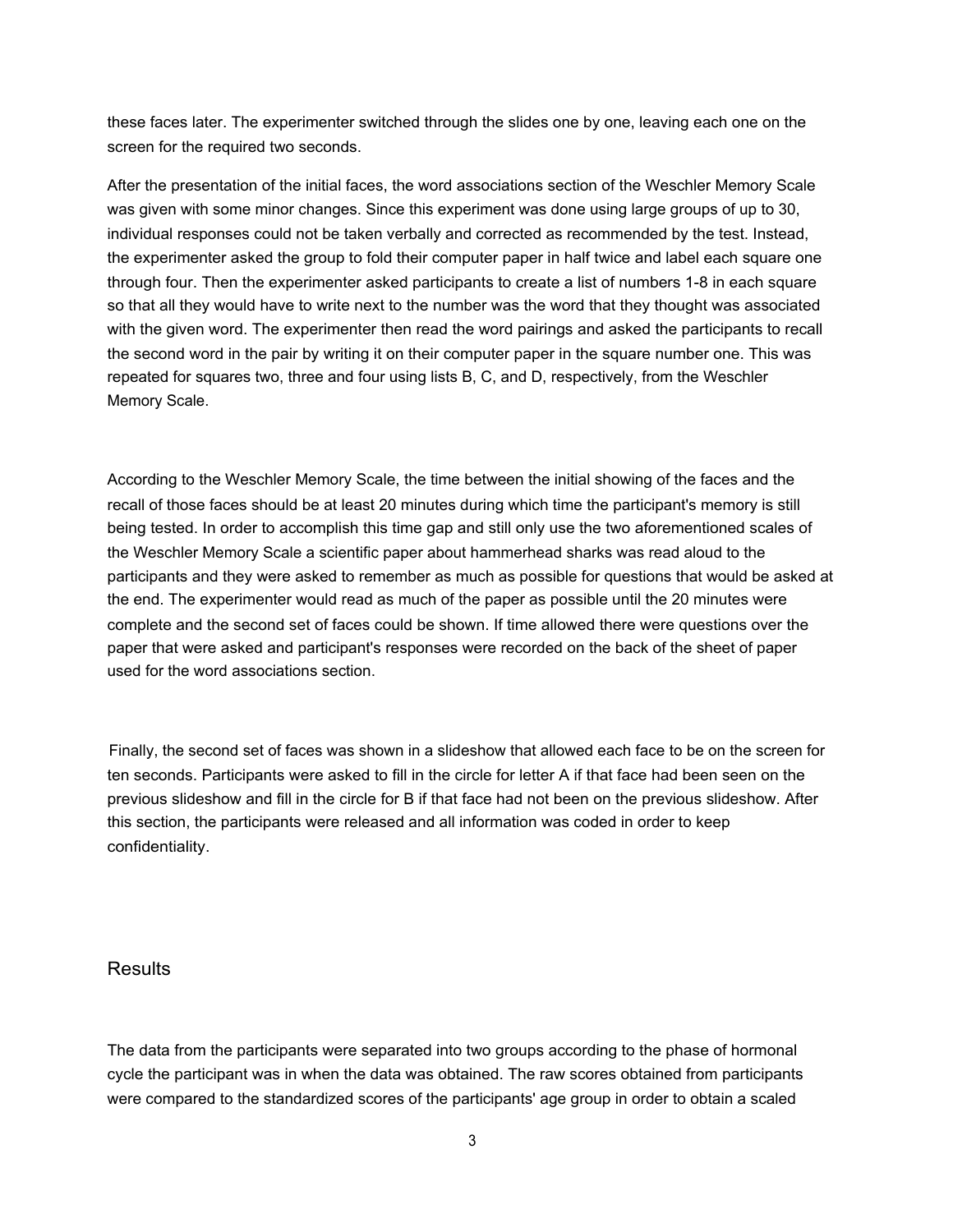score. The scaled scores were then totaled for each stage of the menstrual cycle: follicular and luteal. The results for each test can be seen in the following graphs with hit meaning that they scored the minimum scaled score of seven which is the standardized cut off for possible signs of dementia and memory loss and a miss means that the participant scored lower than a seven and is considered to be suffering from memory loss.

#### Word Associations



Figure 1: Total hits and misses of the Word Associations section of the Weschler Memory Scale by hormonal phase.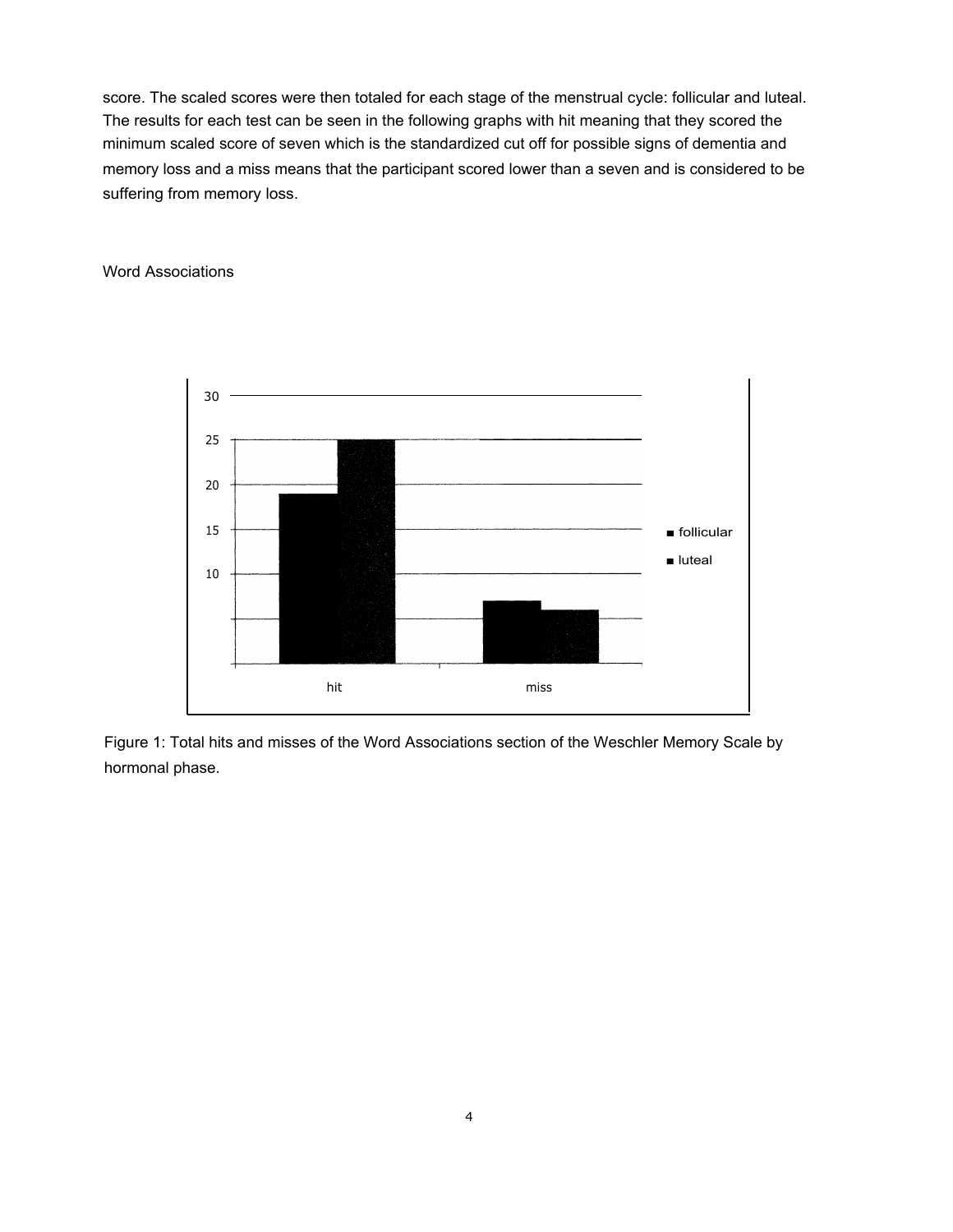

Figure 2: Percentage of participants in follicular phase scoring a hit or a miss on the scaled score of the Word Association test of the Weschler Memory Scale.



Figure 3: Percentage of participants in luteal phase scoring a hit or a miss on the scaled score of the Word Associations test of the Weschler Memory Scale.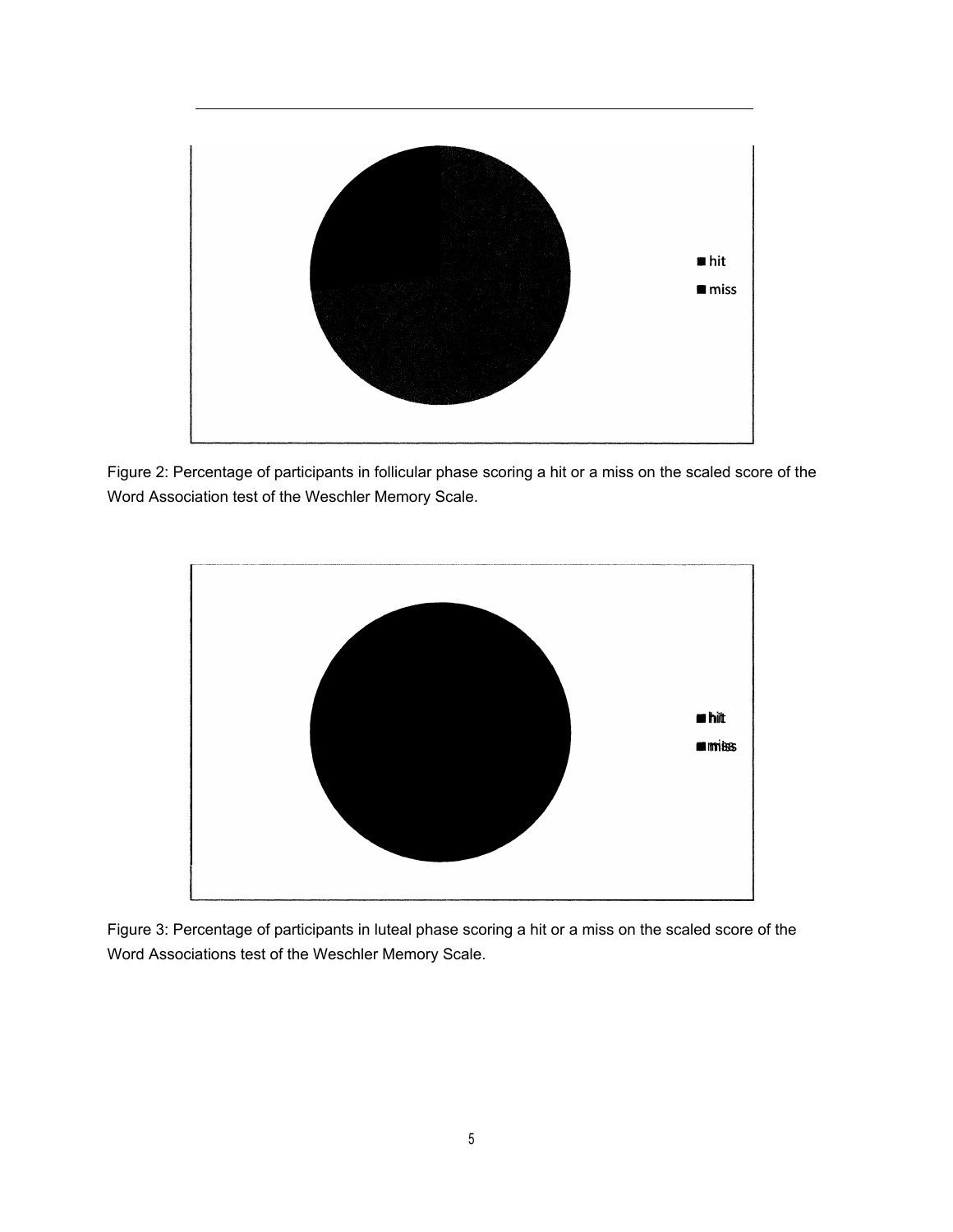



Figure 4: Total hits and misses for the Faces I recognition test of the Weschler Memory Scale by phase.



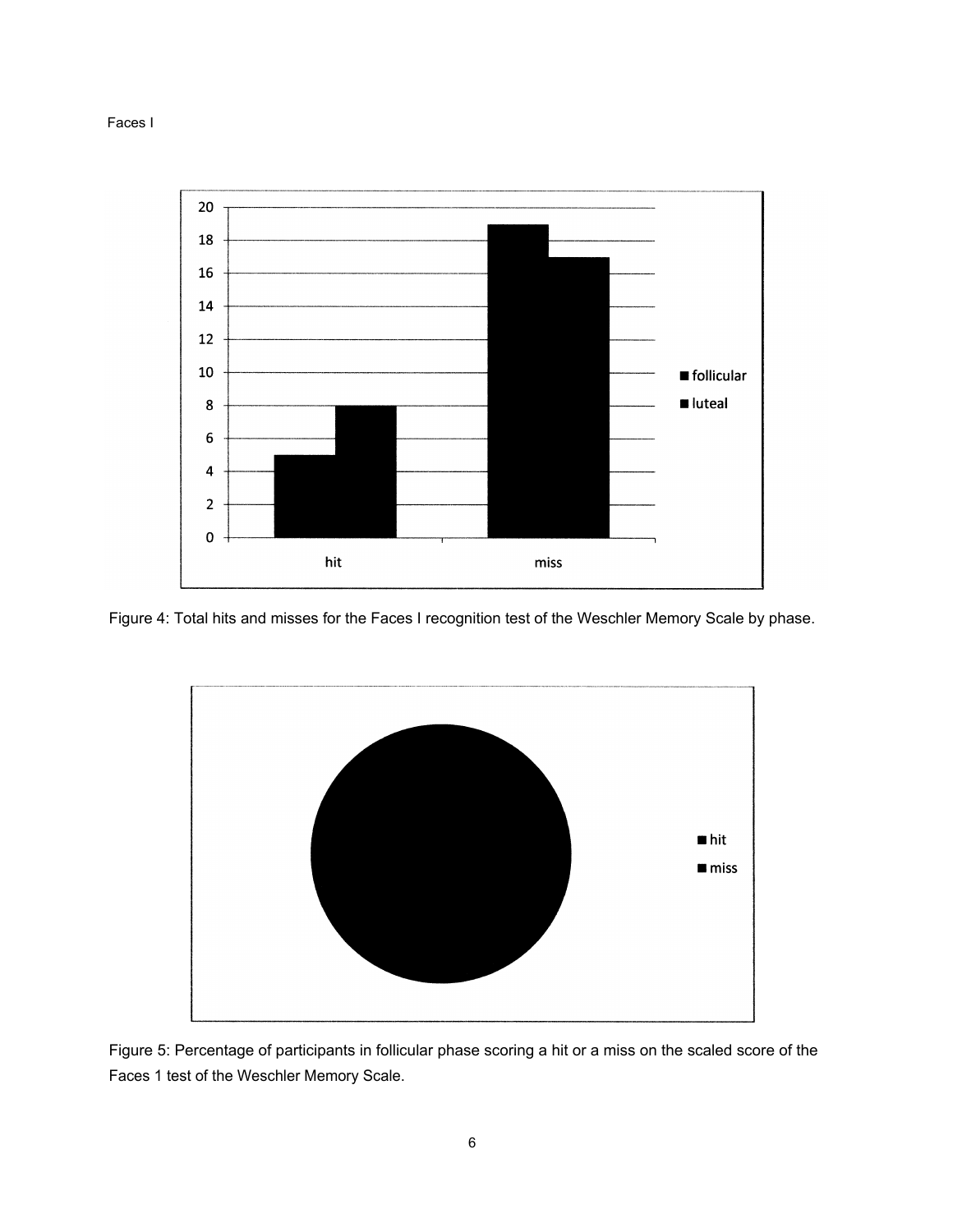

Figure 6: Percentage of participants in luteal phase scoring a hit or a miss on the scaled score of the Faces I of the Weschler Memory Scale.

### Discussion

There turned out to be no significant differences between the women in the follicular phase and the women in the luteal phase of their cycles. In fact, a significant number of women were scored below the cutoff of a standard score of 7, meaning that they are already having significant mental problems. Also, the data for many women could not be used because their demographics sheet was filled out incorrectly, or they used a form of birth control that did not include both estrogen and progesterone and therefore did not mimic the natural hormonal cycle of women not on birth control. The probable reason for this discrepancy is that the study was conducted at the end of a spring semester on a college campus. The participants were drawn from Psychology 100 courses that required students to participate in experiments in order to receive credit for the course. The fact that the study was run at the end of a semester means that the participants were unmotivated and did not put their full effort into the study. They are most likely not overachieving and in fact are probably only participating in this study because it is required. Therefore, the results cannot be taken at face value and the small n value makes it impossible to draw any general conclusions on the data that was collected.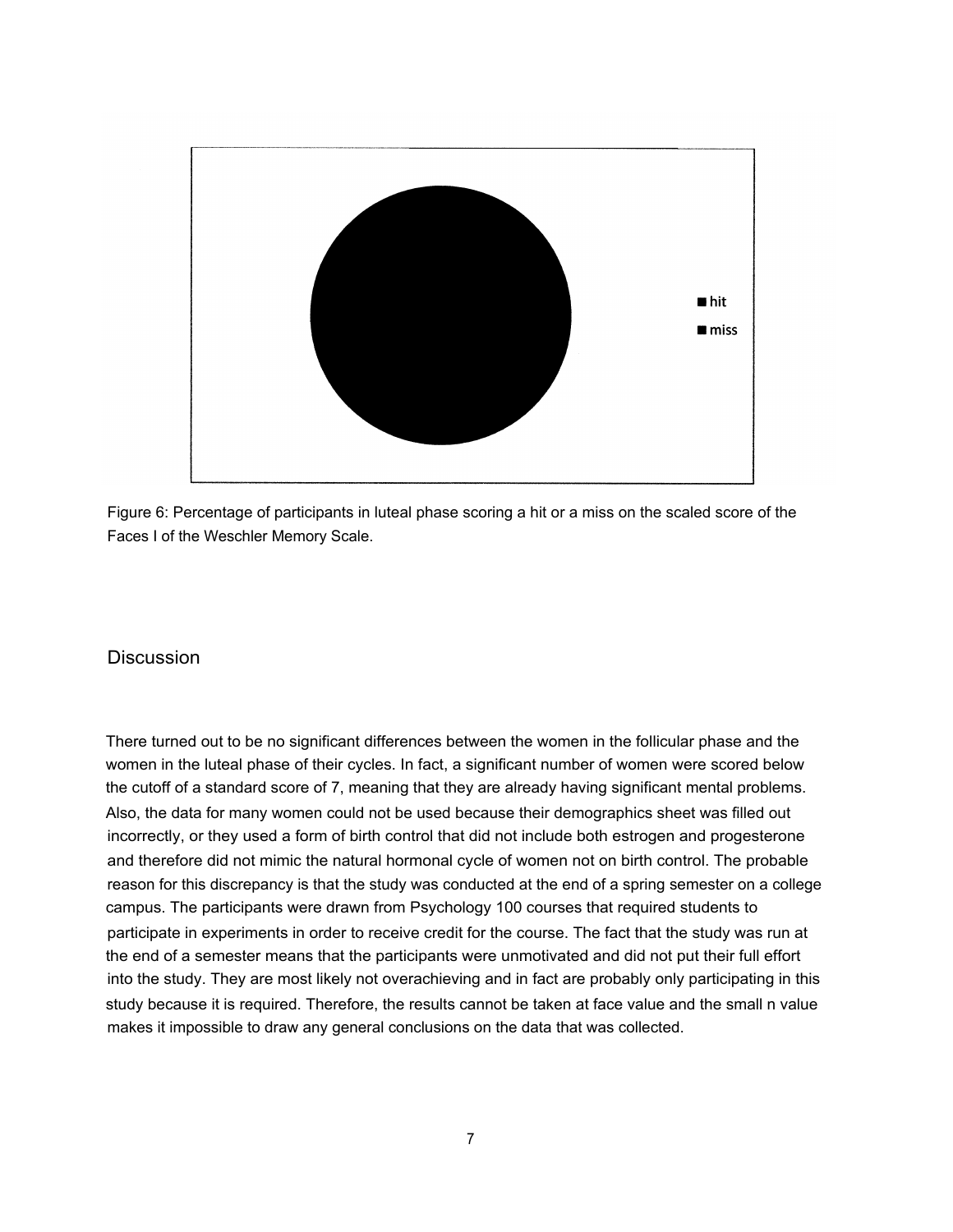Further studies of this kind should be performed. It is important to study what happens to the memory of women before menopause because that is one way to eliminate possible confounding variables having to do with old age rather than hormone changes in older women with memory problems. A case study format would also give reliable data if it could be feasible to do with a large number of women. It would include subjecting these women to memory testing at different phases of their cycle to get the baseline memory for an individual person and observe if and/ or how it varies across the whole cycle rather than trying to generalize memory scores for a group of women in different stages of their hormonal cycle. Also, if this study could have had a greater n then it would not have been as affected by the amount of data that had to be thrown out.

This study was an exploration of a great untapped resource in the discovery of postmenopausal hormone changes: premenopausal women. Women who have not yet experienced menopause have hormones that are fluctuating every month (on average) and this fluctuation can give insight into the effects of these hormones in many capacities on the bodies of women. This insight could be the key to unlocking untold information about the complete life cycle of women and the development of better treatments for women who do not naturally make hormones.